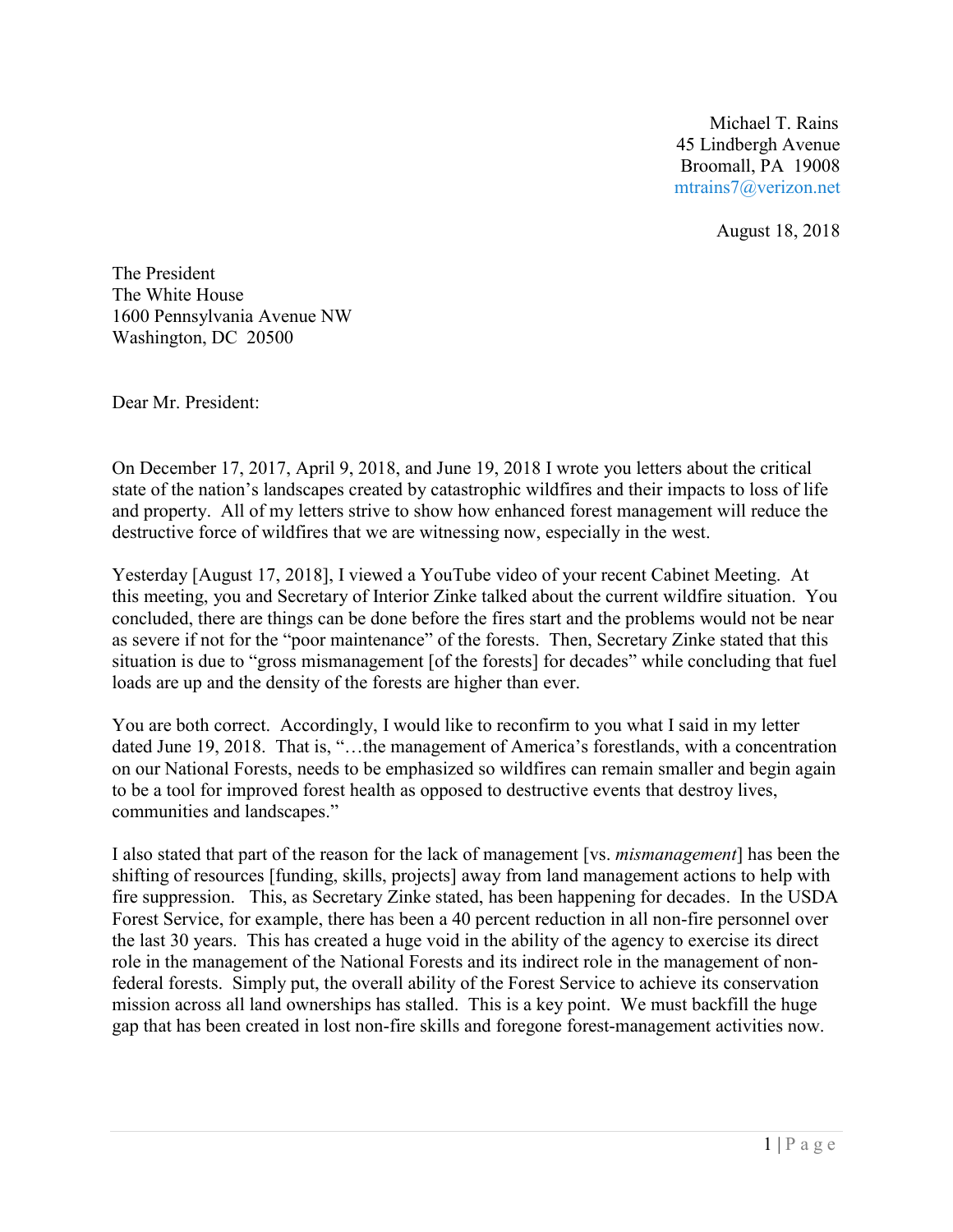To do this requires additional funds. Yet, the current 2018 budget and your 2019 proposed budget offer little ability for the void to be filled. Thus, with all due respect, the words at the Cabinet Meeting appear to me as empty words. Please allow me to be wrong.

Recently I wrote a commentary on this issue that was published in the August *The Forestry Source.* I have attached this for your review. A key feature of this commentary is the need for increased funding that has been so depleted over the years. I am calling it a "forest fix." If you want forest maintenance to be improved, please act now. Review your proposed budget for 2019 and adjust it so aggressive forest management will enable effective fire management. The Forest Service alone needs +\$1.3 to +\$2.2 billion.

Mr. President, if you want the wildfires to slow and become less destructive – indeed become a tool to improve forest maintenance – then you have to emphasize forest management. This includes expanded hazardous fuel removal; forest thinning; and, timber salvage. In return, these actions will enable forests to become healthy, sustainable and more resilient to disturbances such as wildfires. By doing this, you can offer a growing America a wide-range of ecological and commercial goods and services from our forests including clear air and water; timber and associated wood products; wildlife habitat; tourism; recreation; and flood control – as well as significantly reduced impacts to people and their property from wildland fires.

Very respectfully,

Minau J. Rain

Michael T. Rains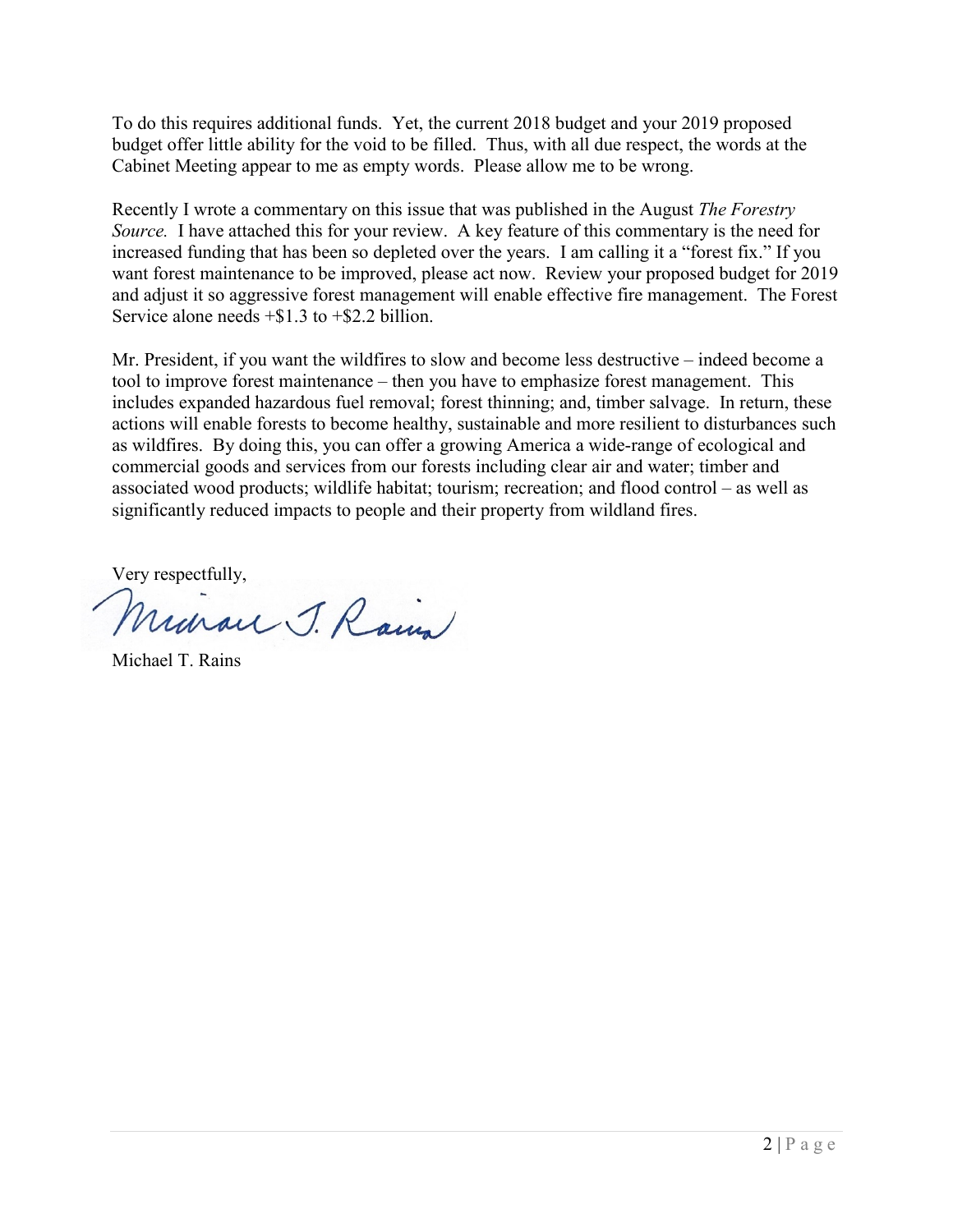## **Commentary**

## **An Open Letter to Congress: We Need a Forest Fix<sup>1</sup>**

## **By Michael T. Rains**

Wildfires are destroying America's landscapes. What can be done? There is a way out of this dilemma: America's forestlands, especially our publicly owned national forests, are in need of aggressive, active management so that wildfires are less destructive and can eventually become a land conversation tool.

In 1995, the US Forest Service spent 16 percent of its annual appropriated budget on fire suppression. It now spends more than half of its budget on fighting fires. Judging by forecasts for the 2018 fire season, it is safe to say that this trend will continue. Along with this shift in funding, there continues to be a corresponding shift in staff, with about a 40 percent reduction in all non-fire personnel over the last 30 years. This is a key point.

As the agency's fire program has grown larger, fewer resources have been available for everything else the Forest Service does, meaning its ability to carry out its core land conservation mission has all but stalled. Our federal forests are not being managed at a pace and scale required to help them become healthy and resilient to wildfires and other disturbances, such as insects and drought, which have killed millions of trees in California alone in recent years. Without adequate management, our forests become overcrowded, so that when wildfires occur, the results are larger fires of higher intensity—and such fires are extremely destructive to everything in their path.

The Consolidated Appropriations Act of 2018 included what is being called the "fire fix," with emergency fire-suppression funds available beginning in 2020. However, for this year and 2019, the Forest Service can expect to continue shifting resources to fire suppression and away from activities that can help reduce fire size and intensity. The agency is working at cross purposes.

Many observers conclude that the fire fix will solve everything. This is not true. The act does authorize emergency firefighting funds ranging from \$2.25 to \$2.95 billion per year, from 2020 to 2027. And the 10-year average for fire suppression—a figure used by the Forest Service for budget-development purposes—will be frozen at the 2015 level. All of this is good news.

However, the fire fix certainly does nothing to backfill the huge gap that has been created in lost non-fire skills and foregone forest-management activities. It is critical that this be recognized and that new momentum be immediately established for the next step: deploying an aggressive forest-management strategy so that effective fire management can be achieved and sustained.

 $\overline{a}$ 

<sup>1</sup> Published in the *Forestry Source*, Vol. 23, No. 8, August 2018.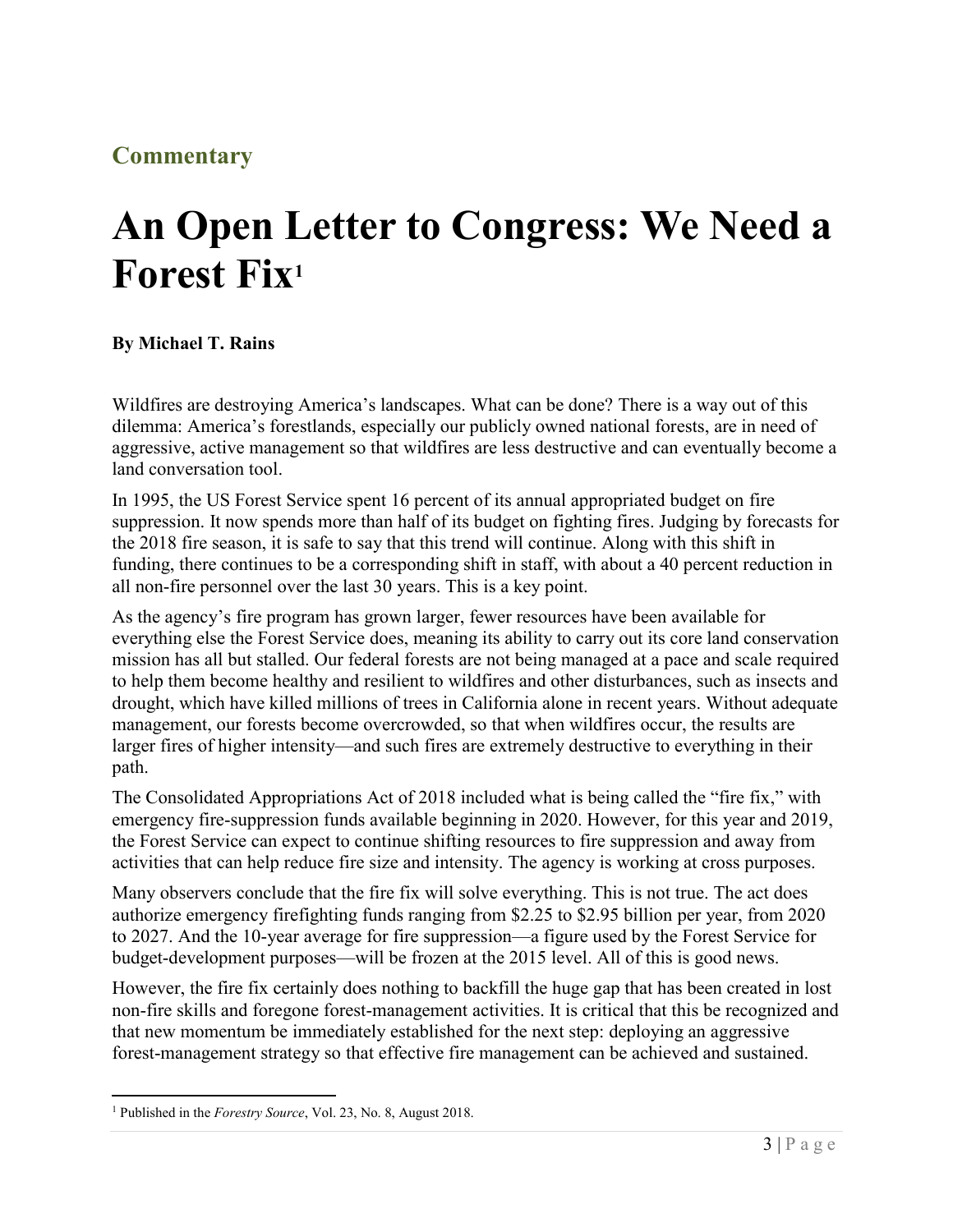This strategy will require new funds—in the range of \$1.3 billion to \$2.2 billion for the next three to five years, at minimum—to help replenish the skills and work shifted away from the Forest Service's forest-management programs. The Consolidated Appropriations Act does not include these additional funds. Unless they are provided, the fire fix will have little to do with helping fire become the conservation tool America's landscapes require.

"It doesn't solve the problem. Solving the problem is stopping the damn fires [from becoming so large and destructive], not spending more money to put them out once they get started," said Rep. Rob Bishop (R-Utah), chair of the House Natural Resources Committee, as reported in *The Hill* on March 22 (tinyurl.com/ybmtlejv). In other words, the only alternative to managing forests so that they are less prone to burning at high intensities is spending more and more money on controlling ever-larger wildfires, with no end in sight.

Improving fire management through enhanced forest management means roughly doubling the current timber harvest level from the national forests to at least six billion board feet (bbf) per year. Some legislators have called for harvest levels of 3.4 to 4.0 bbf, and Forest Service chief Victoria Christiansen said recently that the agency plans to sell 3.4 bbf this year. Unfortunately, this harvest level will not allow for any significant change in forest management or fire-risk reduction. The focus will continue to be on fire suppression. In short, the current funding level and harvest targets are woefully inadequate. I cannot overstate the importance of this.

A 1999 General Accounting Office (GAO) report noted that "the most extensive and serious problem related to the health of forests in the interior West is the over-accumulation of vegetation, which has caused an increasing number of large, intense, uncontrollable, and catastrophically destructive wildfires" (*Western National Forests: A Cohesive Strategy is Needed to Address Catastrophic Wildfire Threats,* gao.gov/products/RCED-99-65). A year later, when the National Fire Plan, "Managing the Impacts of Wildfires on Communities and the Environment," was written, it was thought that about \$850 million would be required annually to more effectively address the issue of hazardous-fuels removal.

More recently, a 2013 Congressional Research Service report noted that "If a comprehensive program were undertaken to reduce fuels on all high-risk and moderate-risk federal lands, using GAO's treatment cost rate of \$300 per acre, the total cost would come to \$69 billion—\$39 billion for FS lands and \$30 billion for DOI [Department of the Interior] lands—for initial treatment. This would come to \$4.3 billion annually over 16 years" (tinyurl.com/ya3kllfp).

The current Forest Service budget is nowhere close to adequate for reducing fuels on all highrisk and moderate-risk federal lands. In 2001, there were an estimated 38 million acres on our national forests considered to be at high risk from destructive wildfires. Today, the estimate is 80 million acres. So, after spending about \$5 billion on hazardous-fuels treatments since 2001, there are an additional 42 million acres at high risk. To overstate the obvious: You cannot address a problem of this magnitude with such excessively inadequate resources.

Earlier, I stated that, due to the extreme costs of fire suppression, fewer funds and resources are available to support the very programs and restoration projects that reduce the fire threat. A program that emphasizes the innovative, cost-effective use of biomass is a prime example. Some examples of uses for biomass are wood-based nanotechnology; "green" building construction, including advanced composite materials; and certain aspects of energy production, such as torrefaction, which removes moisture and volatiles from woody biomass, leaving bio-coal, an advanced, more-efficient form of wood, for energy. Such uses offer pragmatic market-based